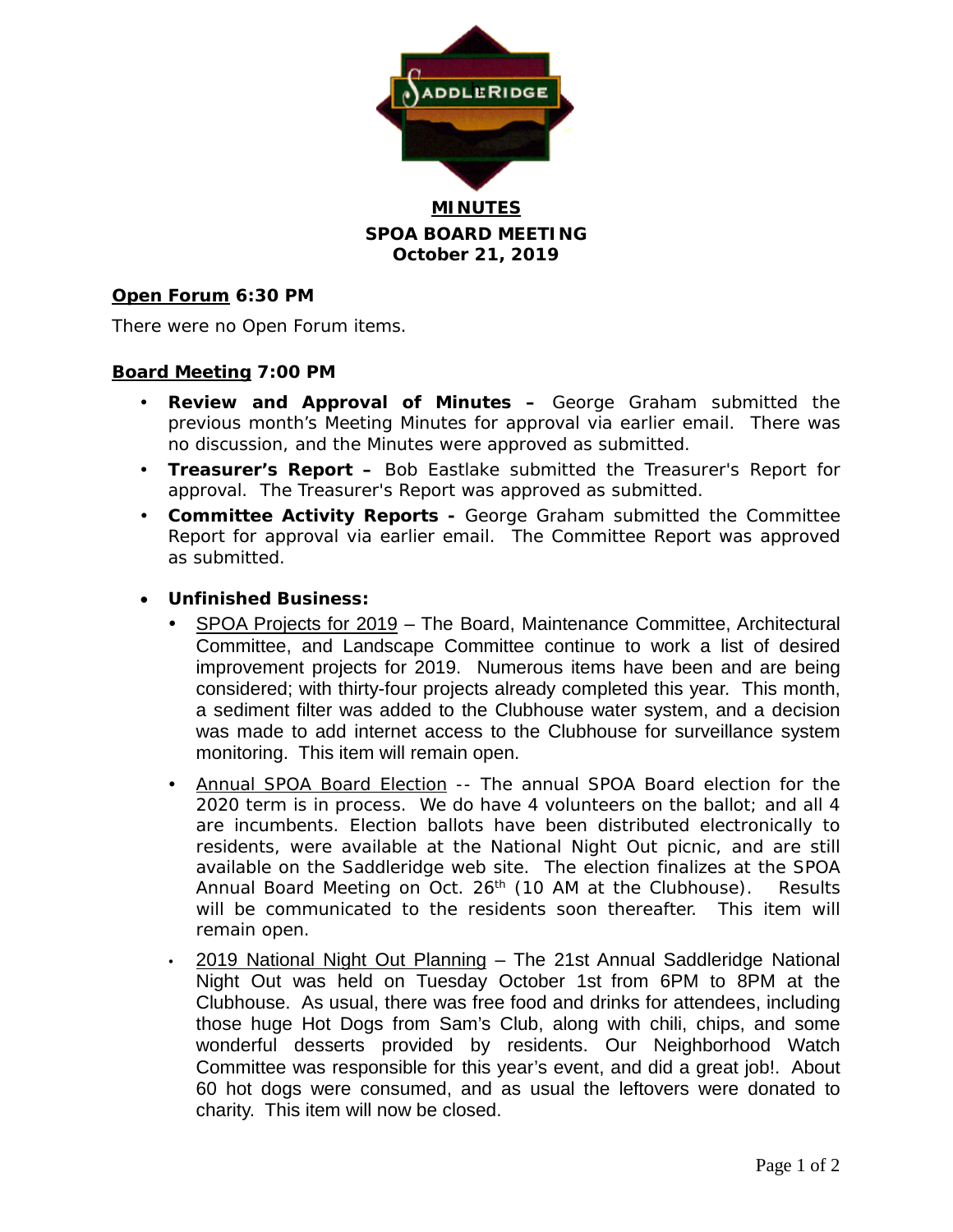# **New Business:**

• There was no new business.

The meeting was adjourned at 7:25 PM.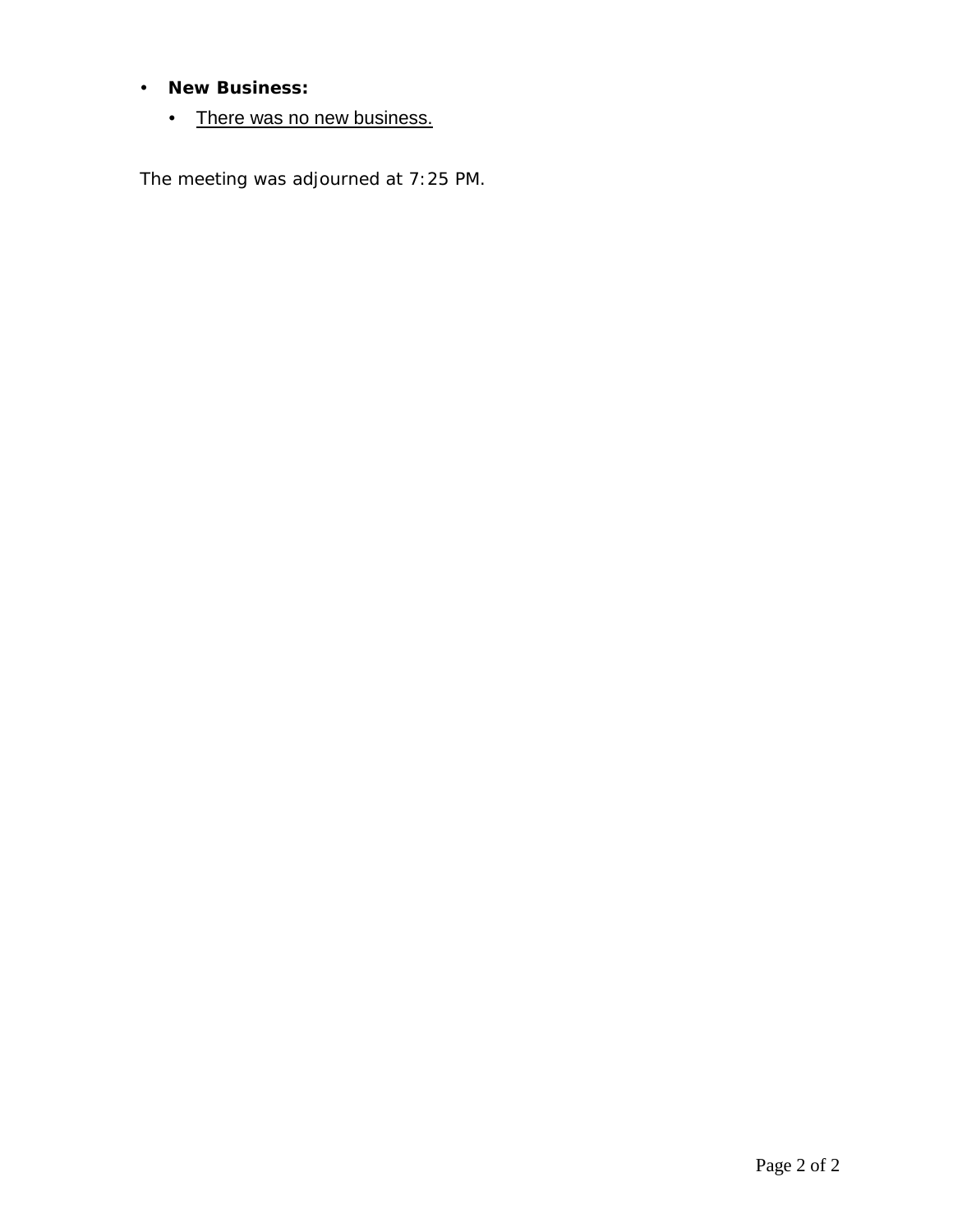#### 10/01/19 **Cash Basis**

# **SPOA Balance Sheet** As of September 30, 2019

|                                                                                                                                                                                | Sep 30, 19                                                       | Sep 30, 18                                                       | \$ Change                                                                          |
|--------------------------------------------------------------------------------------------------------------------------------------------------------------------------------|------------------------------------------------------------------|------------------------------------------------------------------|------------------------------------------------------------------------------------|
| <b>ASSETS</b><br><b>Current Assets</b>                                                                                                                                         |                                                                  |                                                                  |                                                                                    |
| <b>Checking/Savings</b><br><b>Broadway Bank CD 7439</b><br>Broadway Bank CD 7440<br>Ozona CD #305501<br>Ozona CD #305552<br><b>Ozona Checking</b><br><b>Ozona Money Market</b> | 51,039.32<br>25,000.00<br>0.00<br>0.00<br>16,292.78<br>16,704.93 | 0.00<br>0.00<br>25,446.37<br>25,411.31<br>10,567.47<br>41,630.39 | 51,039.32<br>25,000.00<br>$-25,446.37$<br>$-25,411.31$<br>5,725.31<br>$-24,925.46$ |
| <b>Total Checking/Savings</b>                                                                                                                                                  | 109.037.03                                                       | 103,055.54                                                       | 5.981.49                                                                           |
| <b>Accounts Receivable</b><br><b>Accounts Receivable</b>                                                                                                                       | $-494.59$                                                        | $-388.59$                                                        | $-106.00$                                                                          |
| <b>Total Accounts Receivable</b>                                                                                                                                               | $-494.59$                                                        | $-388.59$                                                        | $-106.00$                                                                          |
| <b>Other Current Assets</b><br><b>Undeposited Funds</b>                                                                                                                        | 0.00                                                             | 101.89                                                           | $-101.89$                                                                          |
| <b>Total Other Current Assets</b>                                                                                                                                              | 0.00                                                             | 101.89                                                           | $-101.89$                                                                          |
| <b>Total Current Assets</b>                                                                                                                                                    | 108,542.44                                                       | 102,768.84                                                       | 5,773.60                                                                           |
| <b>Other Assets</b><br><b>Saddleridge Property</b>                                                                                                                             | 80,500.00                                                        | 80,500.00                                                        | 0.00                                                                               |
| <b>Total Other Assets</b>                                                                                                                                                      | 80,500.00                                                        | 80,500.00                                                        | 0.00                                                                               |
| <b>TOTAL ASSETS</b>                                                                                                                                                            | 189,042.44                                                       | 183,268.84                                                       | 5,773.60                                                                           |
| <b>LIABILITIES &amp; EQUITY</b><br><b>Equity</b>                                                                                                                               |                                                                  |                                                                  |                                                                                    |
| <b>Opening Balance Equity</b><br><b>Retained Earnings</b><br><b>Net Income</b>                                                                                                 | 110,823.40<br>84.612.19<br>$-6,393.15$                           | 110.823.40<br>80,844.08<br>$-8,398.64$                           | 0.00<br>3,768.11<br>2,005.49                                                       |
| <b>Total Equity</b>                                                                                                                                                            | 189.042.44                                                       | 183,268.84                                                       | 5,773.60                                                                           |
| <b>TOTAL LIABILITIES &amp; EQUITY</b>                                                                                                                                          | 189,042.44                                                       | 183,268.84                                                       | 5,773.60                                                                           |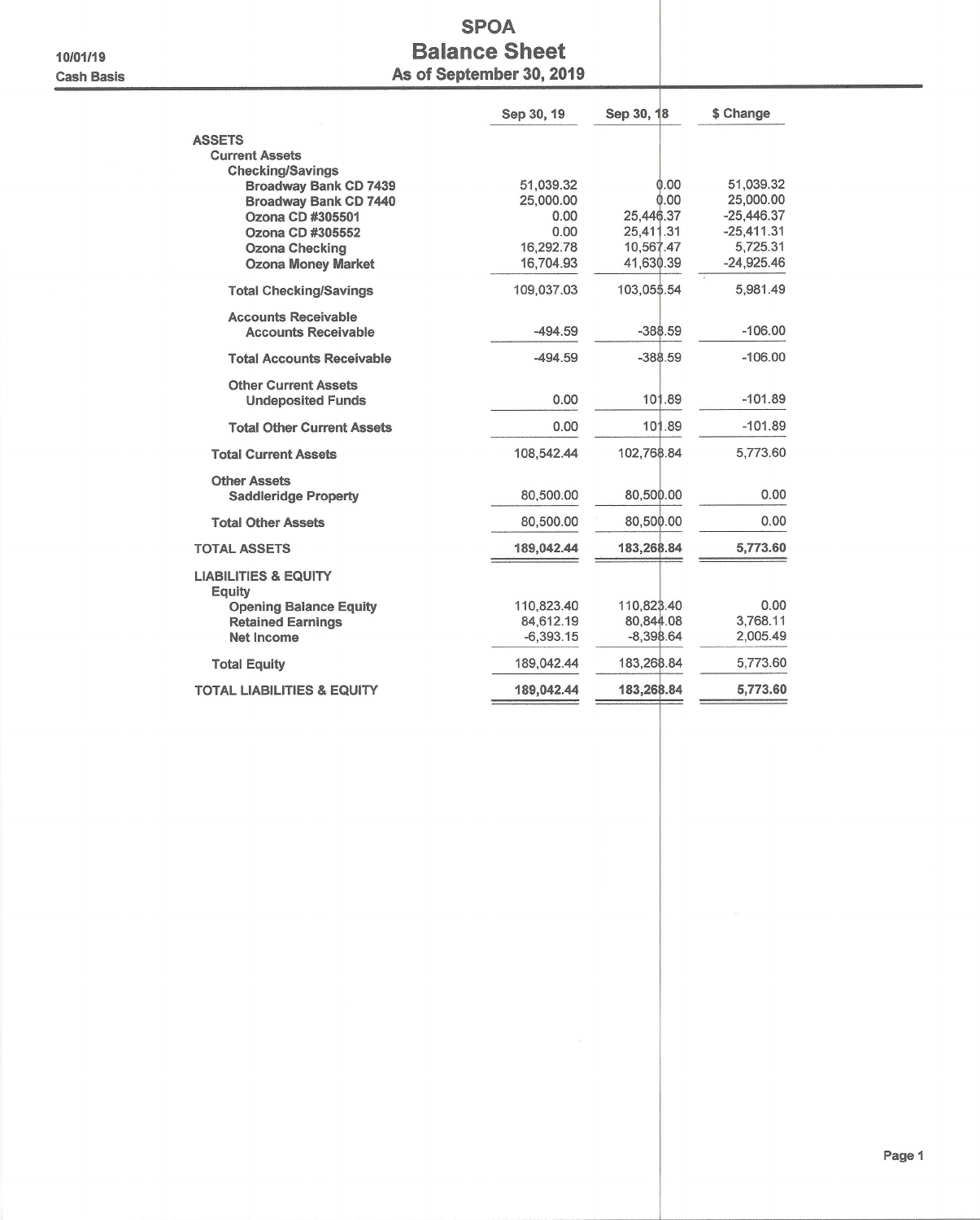1:37 PM 10/01/19 **Cash Basis** 

### **Saddleridge Property Owners Association** Profit & Loss Budget vs. Actual January through September 2019

|                                                                       | Jan - Sep 19       | <b>Budget</b>      |
|-----------------------------------------------------------------------|--------------------|--------------------|
| <b>Ordinary Income/Expense</b>                                        |                    |                    |
| Income                                                                |                    |                    |
| <b>Clubhouse Usage Fee</b><br><b>HOA Dues Collected</b>               | 100.00<br>7,325.00 | 425.00<br>192.00   |
| <b>Interest Assessed Fees</b>                                         | 84.25              | 11.52              |
| <b>Interest Income</b>                                                | 188.34             | 113.85             |
| Resale Cert, Fee                                                      | 400.00             | 750.00             |
| <b>Transfer Fees</b>                                                  | 350.00             | 800.00             |
| <b>Uncategorized Income</b>                                           | 0.03               |                    |
| <b>Total Income</b>                                                   | 8,447.62           | 2,292.37           |
| Expense                                                               |                    |                    |
| Accounting                                                            |                    |                    |
| Accounting-Bookkeeper                                                 | 1,686.42           | 1,665.00           |
| <b>Total Accounting</b>                                               | 1,686.42           | 1,665.00           |
| <b>Annual Septic Contract</b>                                         | 245.00             | 245.00             |
| <b>Bank Charges</b><br><b>Safe Deposit Box</b>                        | 40.00              | 40.00              |
| <b>Service Charges</b>                                                | 10.48              | 5.00               |
| <b>Total Bank Charges</b>                                             | 50.48              | 45.00              |
|                                                                       |                    |                    |
| <b>Clubhouse Expenses</b>                                             | 100.00             | 450.00             |
| Cleaning<br><b>Cleaning Supplies</b>                                  | 32.45              | 27.00              |
| Furnishings                                                           | 162.31             | 0.00               |
| Insurance                                                             | 373.10             | 373.10             |
| <b>Maintenance Labor</b>                                              | 105.51             | 1,800.00           |
| <b>Misc</b>                                                           | 800.31             | 45.00              |
| <b>Pest Control</b>                                                   | 308.52             | 308.52             |
| <b>Plumbing Repairs</b>                                               | 60.28              | 90.00              |
| <b>Repairs</b><br>Trash                                               | 224.32<br>343.83   | 135.00             |
|                                                                       |                    | 308.64             |
| <b>Total Clubhouse Expenses</b>                                       | 2,510.63           | 3,537.26           |
| <b>Dues and Subscriptions</b><br><b>Food for Saddleridge Meetings</b> | 0.00               | 130.00             |
| Food for Annual BBQ                                                   | 903.33             | 800.84             |
| Neighborhood Watch                                                    | 0.00               | 0.00               |
| <b>Total Food for Saddleridge Meetings</b>                            | 903.33             | 800.84             |
| Improvements                                                          |                    |                    |
| Landscaping                                                           |                    |                    |
| Entrance                                                              | 7.00               |                    |
| Landscaping - Other                                                   | 215.56             |                    |
| <b>Total Landscaping</b>                                              | 222 56             |                    |
| <b>Total Improvements</b>                                             | 222.56             |                    |
| Insurance-HOA Liability                                               | 3,809.00           | 727.00             |
| Insurance, D&O                                                        | 0.00               | 3,057.00           |
| <b>Lawn Maintenance</b>                                               | 1,300.00<br>0.00   | 1,200.00<br>135.00 |
| <b>Legal-Attorney Fees</b><br><b>Mailings</b>                         | 55.00              | 45.00              |
| <b>Misc</b>                                                           | 9.64               | 90.00              |
| <b>Miscellaneous</b>                                                  |                    |                    |
| Legal Records                                                         | 0.00               | 54.00              |
| <b>Office Supplies</b>                                                | 0.00               | 63.00              |
| Software                                                              | 0.00               | 220.00             |
| <b>Total Miscellaneous</b>                                            | 0.00               | 337.00             |
| <b>PEC Electricity</b>                                                | 1,283.91           | 1,213.61           |
| <b>Taxes</b>                                                          | 2,536.80           | 2,033.22           |
| <b>Web Hosting Fees</b>                                               | 228.00             | 180.00             |
| <b>Total Expense</b>                                                  | 14,840.77          | 15,440.93          |
| <b>Net Ordinary Income</b>                                            | $-6,393.15$        | $-13,148.56$       |
| Net Income                                                            | $-6,393.15$        | $-13,148.56$       |
|                                                                       |                    |                    |